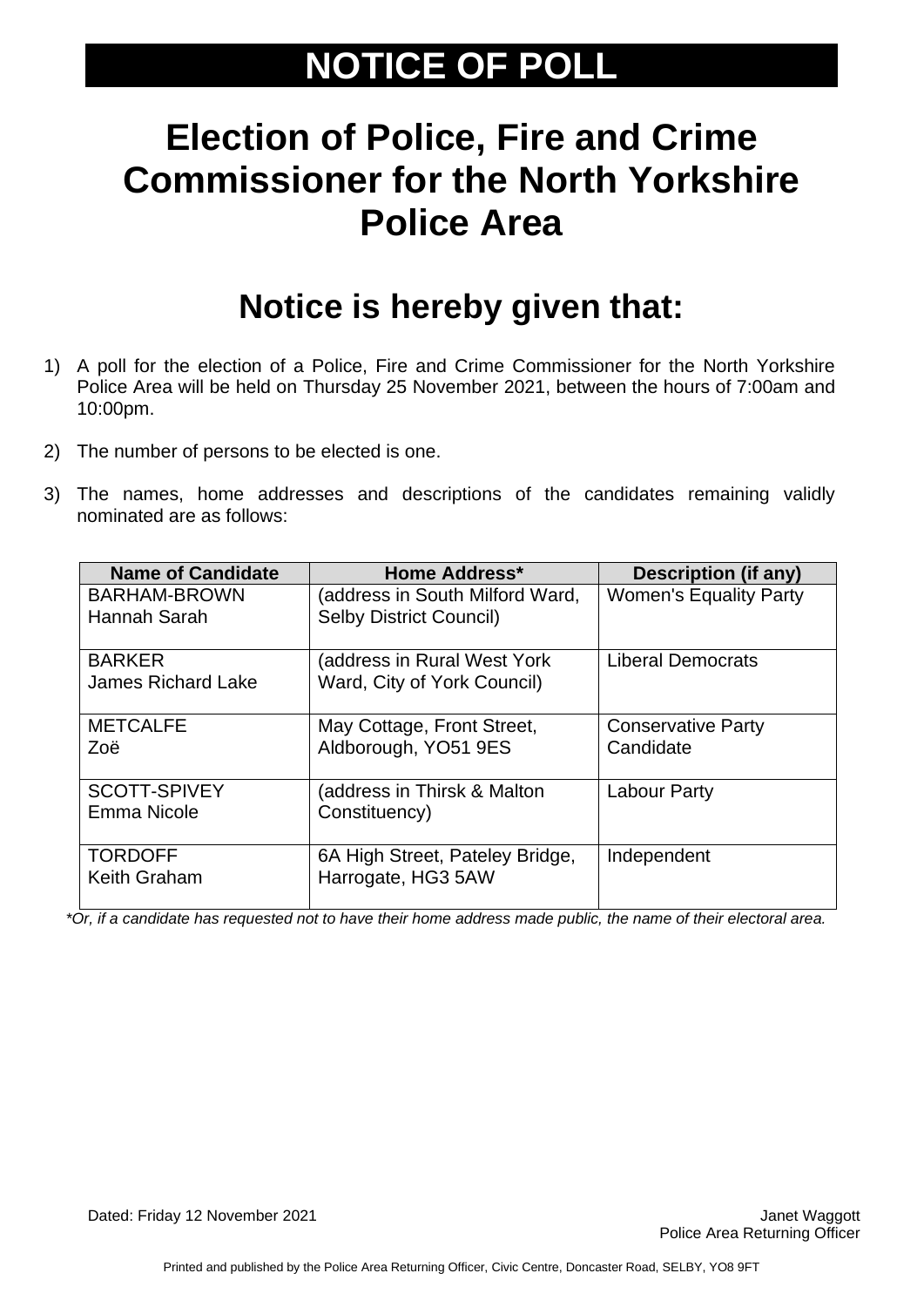# **SITUATION OF POLLING STATIONS**

# **Election of Police, Fire and Crime Commissioner for the North Yorkshire Police Area**

Hours of Poll: - 07:00 am to 10:00 pm

#### **Notice is hereby given that:**

The situation of Polling Stations and the description of persons entitled to vote thereat in the Selby area are as follows:

| <b>Situation of Polling Station</b>                                         | <b>Station</b><br><b>Number</b> | Ranges of electoral register<br>numbers of persons entitled<br>to vote thereat | <b>Situation of Polling Station</b>                                         | <b>Station</b><br><b>Number</b> | Ranges of electoral register<br>numbers of persons entitled<br>to vote thereat |
|-----------------------------------------------------------------------------|---------------------------------|--------------------------------------------------------------------------------|-----------------------------------------------------------------------------|---------------------------------|--------------------------------------------------------------------------------|
| Appleton Roebuck Parish Room, Daw Lane,<br><b>Appleton Roebuck</b>          | $\mathbf{1}$                    | AAC-2 to AAC-38                                                                | Appleton Roebuck Parish Room, Daw Lane,<br>Appleton Roebuck                 | $\mathbf{1}$                    | AAR-1 to AAR-641                                                               |
| Appleton Roebuck Parish Room, Daw Lane,<br><b>Appleton Roebuck</b>          | $\mathbf{1}$                    | ACO-1 to ACO-125                                                               | Barkston Ash Village Hall, Church Street,<br><b>Barkston Ash</b>            | $\overline{2}$                  | ABA-1 to ABA-277                                                               |
| Barkston Ash Village Hall, Church Street,<br>Barkston Ash                   | $\overline{2}$                  | ATW-1 to ATW-185/2                                                             | Church Fenton Village Hall, Main Street,<br>Church Fenton                   | 3                               | ABG-1 to ABG-109                                                               |
| Church Fenton Village Hall, Main Street,<br>Church Fenton                   | 3                               | ACF-1 to ACF-1046/6                                                            | Church Fenton Village Hall, Main Street,<br>Church Fenton                   | 3                               | ALF-1 to ALF-90                                                                |
| Bilbrough Village Hall, Cat Lane, Bilbrough                                 | 4                               | ABI-1 to ABI-292                                                               | Bolton Percy Old School Hall, School Lane,<br><b>Bolton Percy</b>           | 5                               | ABP-1 to ABP-257                                                               |
| Bolton Percy Old School Hall, School Lane,<br><b>Bolton Percy</b>           | 5                               | AOX-1 to AOX-8                                                                 | Bolton Percy Old School Hall, School Lane,<br><b>Bolton Percy</b>           | 5                               | AST-1 to AST-23                                                                |
| Healaugh Memorial Hall, Wighill Lane,<br>Healaugh                           | 6                               | ACA-1 to ACA-44                                                                | Healaugh Memorial Hall, Wighill Lane,<br>Healaugh                           | 6                               | AHE-1 to AHE-117                                                               |
| Stutton Village Hall, Manor Road, Stutton                                   | $\overline{7}$                  | AGM-1 to AGM-40                                                                | Stutton Village Hall, Manor Road, Stutton                                   | $\overline{7}$                  | TAS-1 to TAS-360/2                                                             |
| Ulleskelf Village Hall, Main Street, Ulleskelf                              | 8                               | AKW-1 to AKW-69                                                                | Ulleskelf Village Hall, Main Street, Ulleskelf                              | 8                               | AUL-1 to AUL-886/2                                                             |
| Saxton Village Hall, Cotchers Lane, Saxton                                  | $\overline{9}$                  | ALD-1 to ALD-42                                                                | Saxton Village Hall, Cotchers Lane, Saxton                                  | $\overline{9}$                  | ASX-1 to ASX-441                                                               |
| Barlby Library and Community Hub, Howden<br>Road, Barlby                    | 10                              | BLV-1 to BLV-2663                                                              | Barlow Village Hall, Park Lane, Barlow, Selby                               | 11                              | BRL-1 to BRL-625                                                               |
| Civic Centre Committee Room (2), Doncaster<br>Road, Selby                   | 12                              | BRT-1 to BRT-1393                                                              | Brayton Scout and Guide HQ, Doncaster Road,<br><b>Brayton</b>               | 13                              | BRV-1 to BRV-3024                                                              |
| Brotherton Parish Hall, Old Great North Road,<br><b>Brotherton</b>          | 14                              | BYB-1/1 to BYB-537                                                             | Brotherton Parish Hall, Old Great North Road,<br><b>Brotherton</b>          | 14                              | BYR-1 to BYR-1090                                                              |
| Fairburn Community Centre, Great North<br>Road, Fairburn                    | 15                              | BYU-1 to BYU-673                                                               | Burton Salmon Village Hall, Main Street,<br><b>Burton Salmon</b>            | 16                              | MBS1-1 to MBS1-339                                                             |
| Burton Salmon Village Hall, Main Street,<br><b>Burton Salmon</b>            | 16                              | MBS2-1 to MBS2-1                                                               | Comus Inn, Main Street, Camblesforth                                        | 17                              | CAM-1 to CAM-1233                                                              |
| Carlton Village Hall, Church Lane, Carlton,<br>Goole                        | 18                              | CAR-1 to CAR-1540/2                                                            | Chapel Haddlesey Church Community Hall,<br>Millfield Road, Chapel Haddlesey | 19                              | CCH-1 to CCH-176                                                               |
| Chapel Haddlesey Church Community Hall,<br>Millfield Road, Chapel Haddlesey | 19                              | CTW-1 to CTW-177                                                               | Drax Village Hall, Castle Hill Lane, Drax                                   | 20                              | CDX-1 to CDX-337/2                                                             |
| Drax Village Hall, Castle Hill Lane, Drax                                   | 20                              | CLD-1 to CLD-82/3                                                              | Drax Village Hall, Castle Hill Lane, Drax                                   | 20                              | CNL-1 to CNL-174                                                               |
| Hensall Methodist Chapel, Main Street, Hensall                              | 21                              | CHL-1 to CHL-648                                                               | Sloop Inn, Main Road, Temple Hirst                                          | 22                              | CHS-1 to CHS-247                                                               |
| Sloop Inn, Main Road, Temple Hirst                                          | 22                              | CTH-1 to CTH-94/3                                                              | Cawood Old Boys School, Old Boys School<br>ane, Off Rythergate, Cawood      | 23                              | CWD-1 to CWD-1290                                                              |
| Ryther Village Hall, Main Street (B1223),<br>Ryther                         | 24                              | CWR-1 to CWR-203                                                               | Wistow Jubilee Hall, Jubilee Road, Wistow                                   | 25                              | CWW-1 to CWW-1025/2                                                            |
| Wistow Jubilee Hall, Jubilee Road, Wistow                                   | 25                              | <b>SLN2-1 to SLN2-59</b>                                                       | Cliffe Village Institute, Hull Road, Cliffe                                 | 26                              | DCL-1 to DCL-1092                                                              |
| Hemingbrough Village Institute, Garthends<br>.ane, Hemingbrougn             | 27                              | DHE-1 to DHE-1613                                                              | North Duffield Village Hall, Back Lane, North<br>Jumela                     | 28                              | DND-1 to DND-1035                                                              |
| Osgodby Village Institute, Cliffe Road,<br>Osgodby                          | 29                              | DOS-1 to DOS-691                                                               | Eggborough Village Hall, Selby Road,<br>Eggborough                          | 30                              | EGG-1 to EGG-1825                                                              |
| Kellington Village Hall, Main Street, Kellington                            | 31                              | EGK-1 to EGK-685                                                               | Escrick & Deighton Village Hall, Main Street,<br>Escrick                    | 32                              | ESC-1 to ESC-759                                                               |
| Kelfield Village Institute, Riccall Lane, Kelfield                          | 33                              | ESK-1 to ESK-344                                                               | Skipwith Village Hall, York Road, Skipwith                                  | 34                              | ESP-1 to ESP-221                                                               |
| Stillingfleet Village Hall, York Road, Stillingfleet                        | 35                              | EST-1 to EST-344                                                               | Thorganby Village Hall, Main Street,<br>Thorganby                           | 36                              | ETH-1 to ETH-290                                                               |

Dated: Friday 12 November 2021 **Janet Waggott 12 November 2021** Janet Waggott 1

Police Area Returning Officer